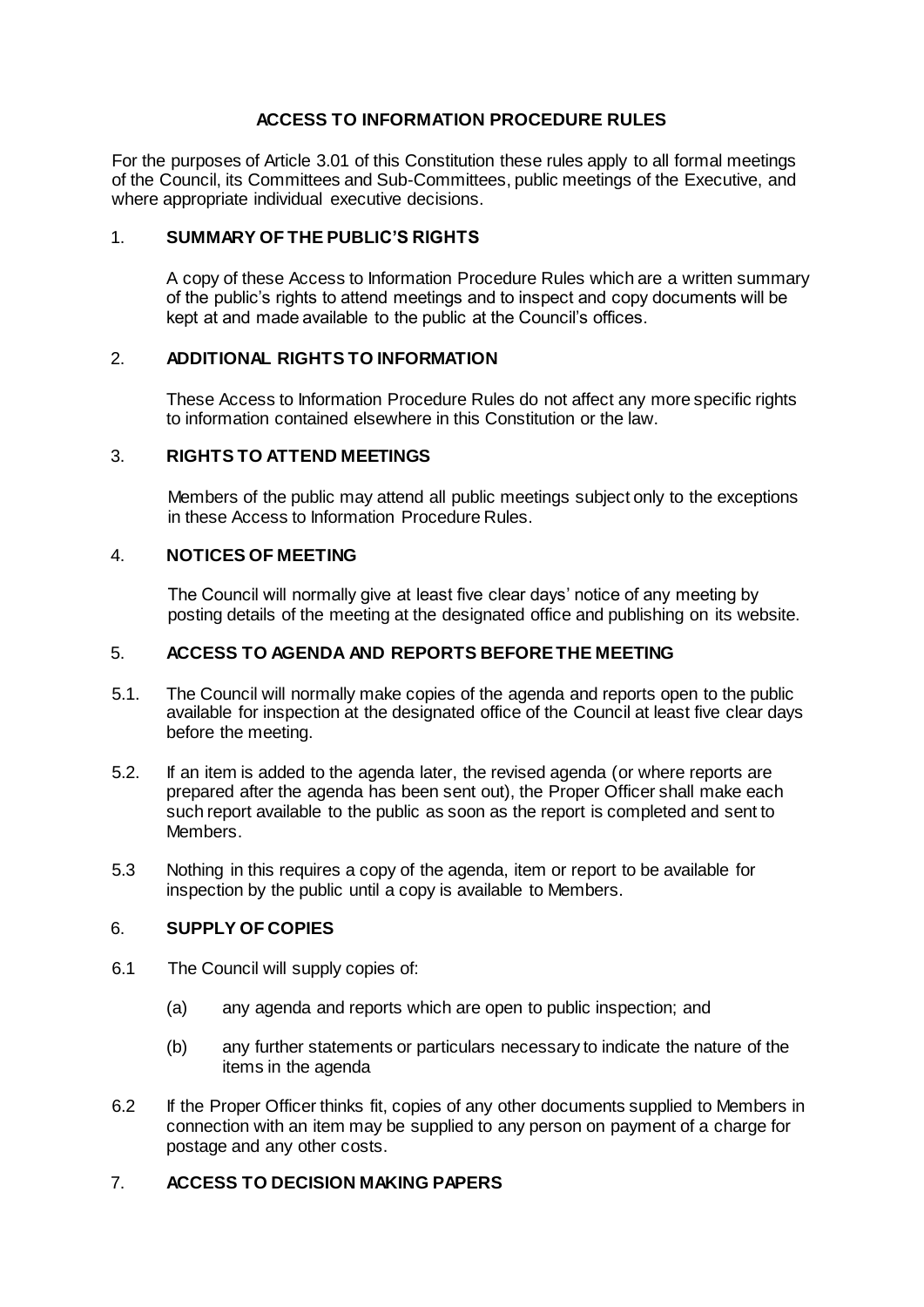- 7.1. The Council will make available for inspection by members of the public copies of the following for six years after a meeting:
	- (a) the minutes of the meeting, or records of decisions taken for all formal meetings of the Council and the Executive excluding any documents which disclose exempt or confidential information;
	- (b) the agenda for the meeting; and
	- (c) reports relating to items when the meeting was open to the public.
- 7.2 The Council will make available for public inspection for four years after the date of the meeting one copy of each of the documents on the list of background papers excluding any documents which disclose exempt or confidential information.

#### 8. **BACKGROUND PAPERS**

#### 8.1. **List of background papers**

The officer with responsibility for the report (usually the report author) will set out in every report a list of those documents (called background papers) relating to the subject matter of the report which in his/her opinion:

- (a) disclose any facts or matters on which the report or an important part of the report is based; and
- (b) which have been relied on to a material extent in preparing the report, but do not include published works or those which disclose exempt or confidential information (as defined in Access to Information Procedure Rule 9).

# 9. **EXCLUSION OF THE PUBLIC FROM MEETINGS**

#### 9.1. **Confidential information – requirement to exclude public**

The public must be excluded from meetings if it is likely in view of the nature of the business to be transacted or the nature of the proceedings that confidential information would be disclosed.

#### 9.2. **Exempt information – discretion to exclude public**

The public may be excluded from meetings if it is likely in view of the nature of the business to be transacted or the nature of the proceedings that exempt information would be disclosed. Where the meeting will determine any person's civil rights or obligations, or adversely affect their possessions, Article 6 of the Human Rights Act 1998 establishes a presumption that the meeting will be held in public unless a private hearing is necessary for one of the reasons specified in Article 6.

#### 9.3. **Meaning of confidential information.**

Confidential information means information given to the Council by a Government Department on terms which forbid its public disclosure or information which cannot be publicly disclosed by Court Order.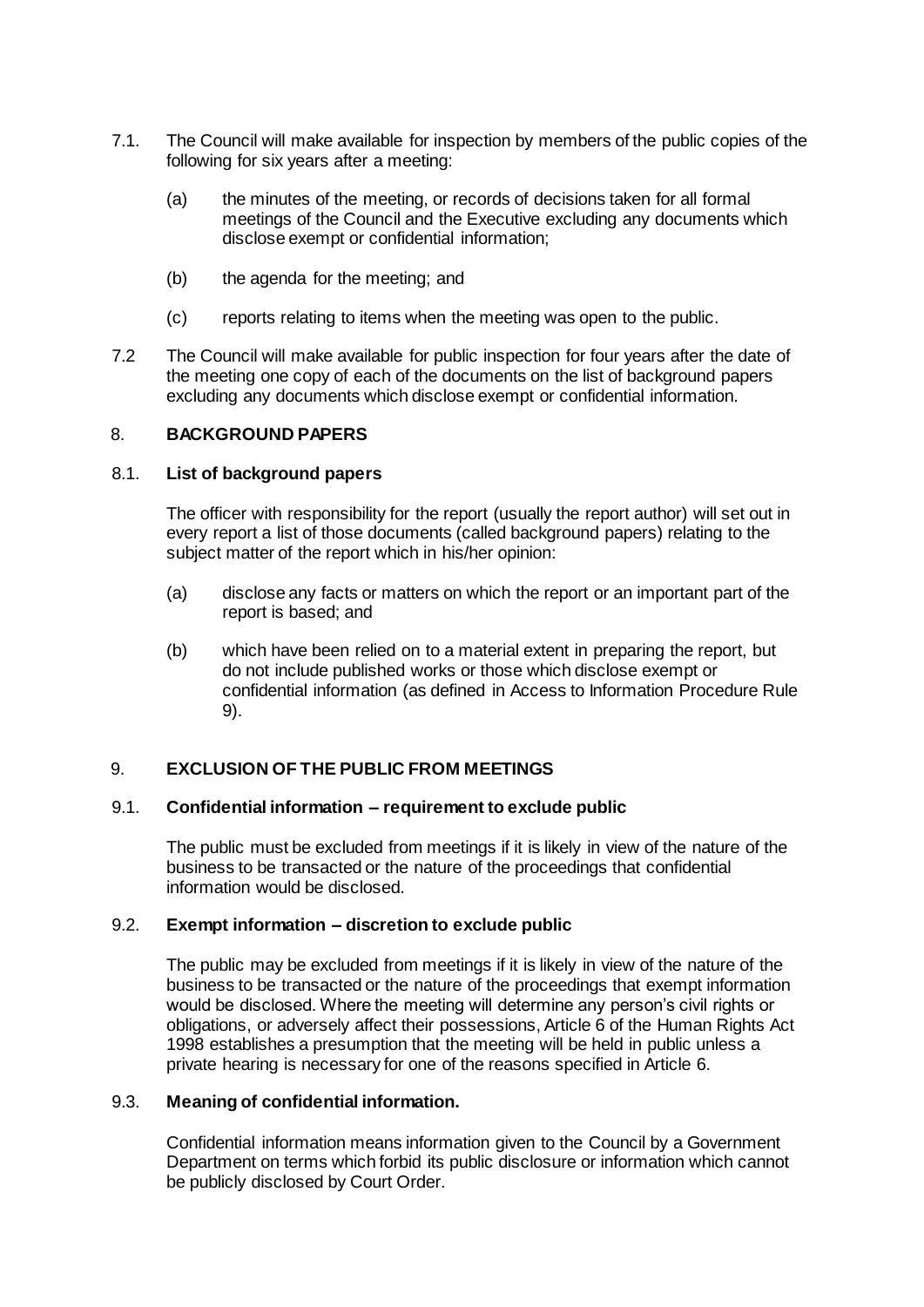# 9.4. **Meaning of exempt information.**

Exempt information means information falling within the following seven categories (subject to any qualification):

**General Note:** In all categories information is not exempt if it relates to development for which the local planning authority may grant itself planning permission under Regulation 3 of the Town and Country Planning General Regulations 1992.

Subject to this, and the qualification in Category 3, Information in Categories 1 to 7 is exempt if and so long as, in all the circumstances of the case, the public interest in maintaining the exemption outweighs the public interest in disclosing it.

| Category                                                                                                                                                                                                                                                                                            | Condition                                                                                                                                                                                                                                                                                                                         |
|-----------------------------------------------------------------------------------------------------------------------------------------------------------------------------------------------------------------------------------------------------------------------------------------------------|-----------------------------------------------------------------------------------------------------------------------------------------------------------------------------------------------------------------------------------------------------------------------------------------------------------------------------------|
| 1. Information relating to any individual.                                                                                                                                                                                                                                                          | See General Note above.                                                                                                                                                                                                                                                                                                           |
| 2. Information which is likely to reveal<br>identity of an individual.                                                                                                                                                                                                                              | See General Note above                                                                                                                                                                                                                                                                                                            |
| 3. Information relating to the financial or<br>business affairs of any particular person<br>(including the authority holding that<br>information).                                                                                                                                                  | Information in Category 3 is not exempt<br>if it is required to be registered under<br>the Companies Act 1985, the Friendly<br>Societies Acts 1974 and 1992, the<br><b>Industrial and Provident Societies Acts</b><br>1965 to 1978, the building Societies Act<br>1986, or the Charities Act 1993. Also<br>see General Note above |
| 4. Information relating to any<br>consultations or negotiations, or<br>contemplated consultations or<br>negotiations, in connection with any<br>labour relations matter arising between<br>the authority or a Minister of the Crown<br>and employees of, or office holders<br>under, the authority. | "Labour relations matters" are as<br>specified in paragraphs $(a)$ to $(g)$ of<br>section 218(1) of the Trade Union and<br>Labour Relations (Consolidation) Act<br>1992, i.e. matters which may be the<br>subject of a trade dispute. Also see<br>General Note above                                                              |
| 5. Information in respect of which a<br>claim to legal professional privilege<br>could be maintained in legal<br>proceedings.                                                                                                                                                                       | See General Note above                                                                                                                                                                                                                                                                                                            |
| 6. Information which reveals that the<br>authority proposes:<br>(a) to give under any enactment a<br>notice under or by virtue of which<br>requirements are imposed on a<br>person; or<br>(b) to make an order or direction under<br>any enactment.                                                 | See General Note above                                                                                                                                                                                                                                                                                                            |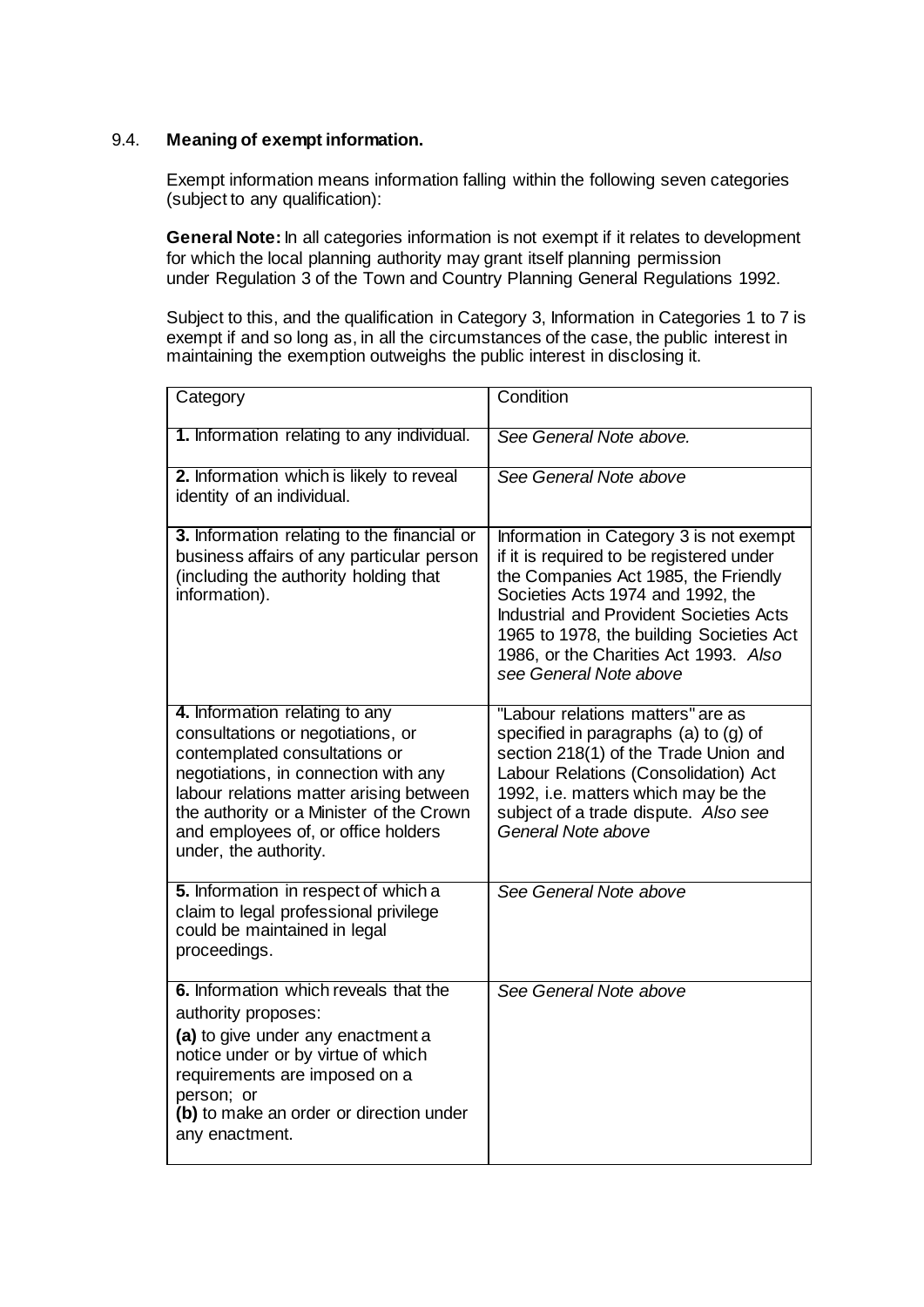| 7. Information relating to any action<br>taken or to be taken in connection with<br>the prevention, investigation or<br>prosecution of crime. | See General Note above |
|-----------------------------------------------------------------------------------------------------------------------------------------------|------------------------|
|                                                                                                                                               |                        |

# 10. **EXCLUSION OF ACCESS BY THE PUBLIC TO REPORTS**

If the Proper Officer thinks fit, the Council may exclude access by the public to reports which in his or her opinion relate to items during which, in accordance with Access to Information Procedure Rule 9, the meeting is likely not to be open to the public. Such reports will be marked "Not for publication" together with the category of information likely to be disclosed.

# 11. **PROCEDURE BEFORE TAKING KEY DECISIONS**

- 11.1. A Key Decision is an executive decision, which is likely:
	- (a) to result in the Council incurring expenditure which is, or the making savings which are, significant having regard to the council's budget for the service or function to which the decision relates, or
	- (b) to be significant in terms of its effects on communities living or working in an area comprising two or more one or two-member wards in the area of the Council or any one or more three-member wards.

For the purpose of this definition savings or expenditure will not normally be considered to be significant if less than £500,000

- 11.2 Subject to Access to Information Procedure Rules 13 and 14, a Key Decision may not normally be taken unless:
	- (a) notice of the Key Decision has been included in the Forward Plan;
	- (b) at least 28 clear days have elapsed since the publication of the Forward Plan in which the Key Decision was first included; and
	- (c) where the Key Decision is to be taken at a meeting of the Executive or an Executive Committee, notice of the meeting has been given in accordance with Access to Information Procedure Rule 4.

# 12. **FORWARD PLAN**

# 12.1. **Advance notice of Key Decisions**

Where the Executive, an Executive Committee, individual members of the Executive, Officers, or under joint arrangements intend to take a Key Decision, a Forward Plan or other document will be published at least 28 days before the Key Decisions referred to in it are to be made.

# 12.2. **Contents of Forward Plan**.

The Forward Plan or other document will normally contain matters which the Leader and/ or Head of Paid Service has reason to believe will be subject of a Key Decision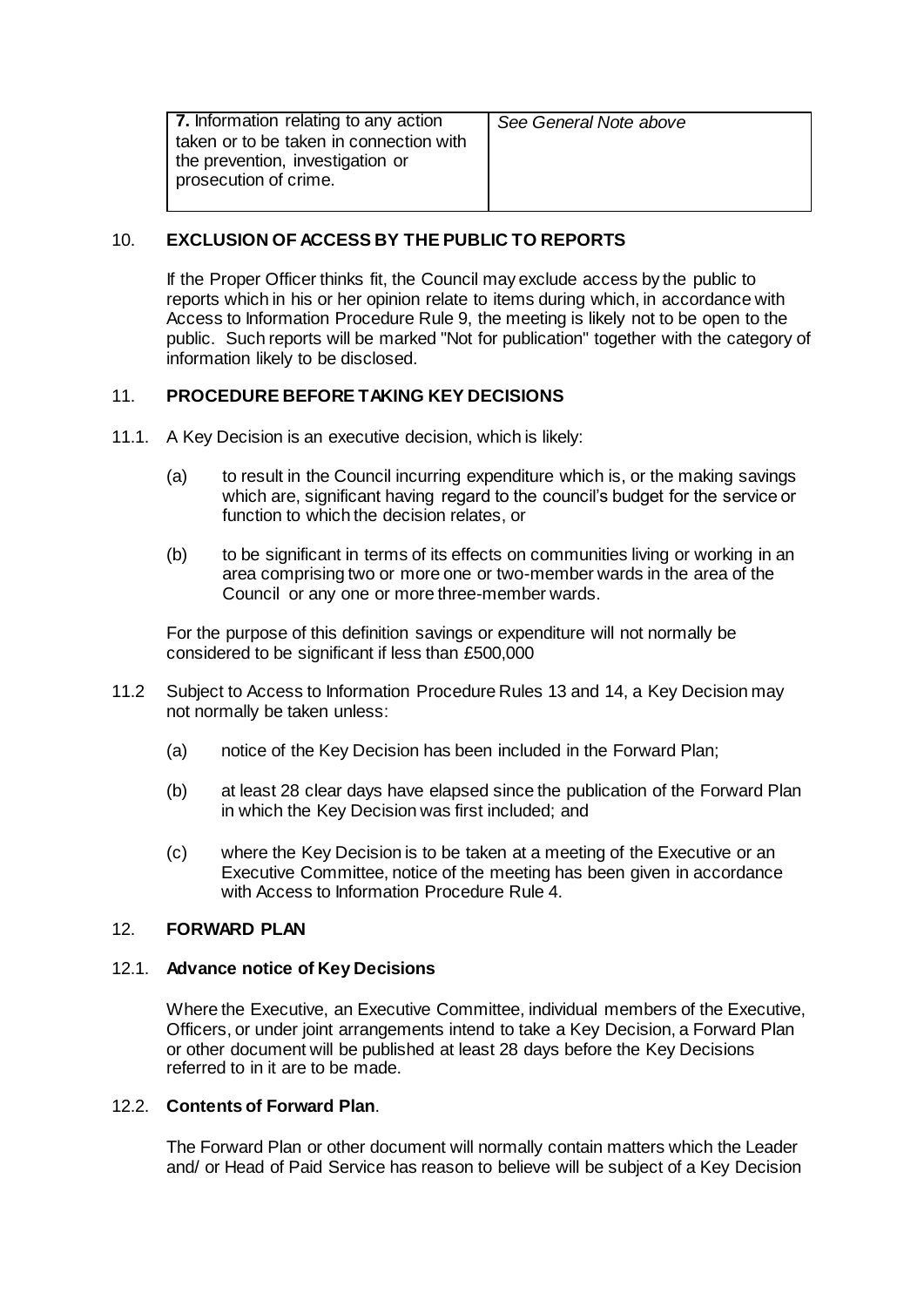to be taken by the Executive, an Executive Committee, individual members of the Executive, Officers, or under joint arrangements in the course of the discharge of an Executive function during the period covered by the plan. It will usually include the following particulars in so far as the information is available or might reasonably be obtained:

- (a) the matter in respect of which a decision is to be made;
- (b) where the decision taker is an individual, his/her name and title, if any and where the decision taker is a body, its name and details of membership;
- (c) the date on which, or the period within which, the decision will be taken;
- (d) the identity of the principal groups whom the decision taker proposes to consult before taking the decision;
- (e) the means by which any such consultation is proposed to be undertaken; the steps any person might take who wishes to make representations to the Executive or decision taker about the matter in respect of which the decision is to be made, and the date by which those steps must be taken; and
- (f) a list of the documents submitted to the decision taker for consideration in relation to the matter.

#### 13. **GENERAL EXCEPTION**

- 13.1. If it is impracticable to comply with the Forward Plan requirements of Access to Information Procedure Rule 12 above then, subject to Access to Information Procedure Rule 14, the decision may still be taken if the Proper Officer:
	- (a) is satisfied that it is appropriate for the decision to be taken in any event;
	- (b) has informed the Chairman of the Scrutiny Committee that s/he considers most relevant to the Key Decision, or if there is no such person, each member of that committee by notice in writing, of the matter about which the decision is to be made;
	- (c) has made copies of that notice available to the public at the designated office of the Council and on the Council's website; and

at least 5 clear days have elapsed since the Proper Officer complied with (b) and (c).

- 13.2. As soon as reasonably practicable after the Proper Officer has complied with Access to Information Procedure Rule 13.1, s/he must make available at the Council's designated office a notice setting out the reasons why compliance with Access to Information Procedure Rule 12 is impracticable; and publish that notice on the Council's website.
- 13.3. Where this Rule applies, Access to Information Procedure Rule 12 need not be complied with.
- 14. **SPECIAL URGENCY**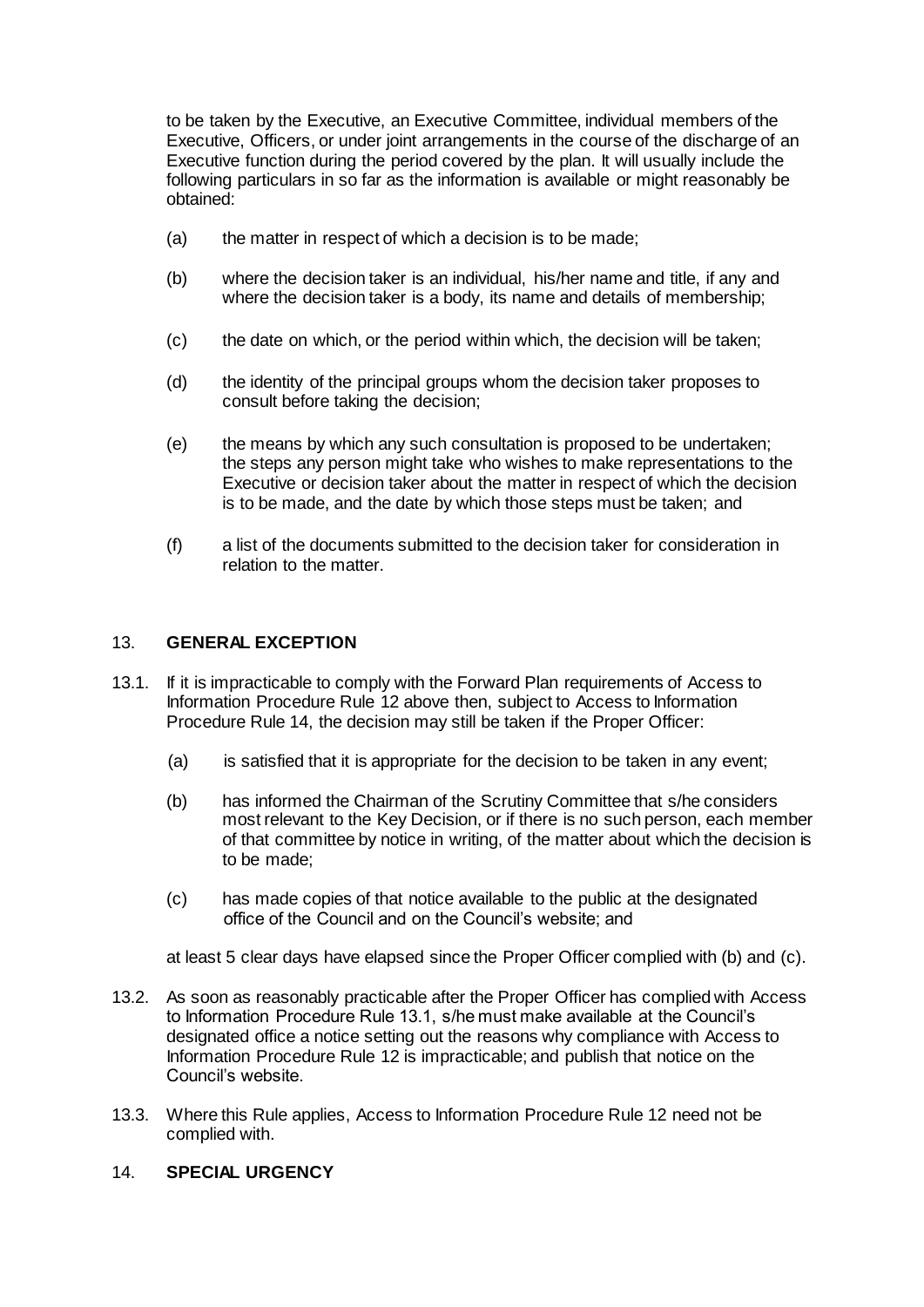- 14.1. Where the date by which a Key Decision must be made, makes compliance with Access to Information Procedure Rule 13 impracticable, the Key Decision may only be made where the decision-maker has obtained agreement from:
	- (a) the Chairman of the Scrutiny Committee that s/he considers relevant; or
	- (b) If there is no such person, or if the Chairman of the relevant Scrutiny Committee is unable to act, the Chairman of Council, or where there is no chair of the relevant Scrutiny Committee or Chairman of the Council, the Vice Chairman of Council,

that the making of the decision is urgent and cannot reasonably be deferred.

14.2. As soon as reasonably practicable after the decision-maker has obtained agreement under Access to Information Procedure Rule 14.1, the decision-maker must make available at the Council's designated office a notice setting out the reasons why the decision is urgent and cannot reasonably be deferred; and publish that notice on the Council's website.

# 15. **REPORT TO COUNCIL**

### 15.1 **When an Overview and Scrutiny Committee can require a report**

If a Scrutiny Committee thinks that a decision has been taken which:

- (a) was not treated as being a Key Decision; and
- (b) a relevant Overview and Scrutiny Committee are of the opinion that the decision was a Key Decision,

that Scrutiny Committee may require the Executive to submit a report to the Council within such reasonable time the Committee specifies.

#### 15.2 **The Executive's report to Council**

For the purposes of Access to Information Procedure Rule 15.1 the Executive will prepare a report for submission to the next available meeting of the Council. However, if the next meeting of the Council is within 7 days of receipt of the written notice, then the report may be submitted to the meeting after that. The report to Council will set out particulars of the decision, the individual or body making the decision, and if the Leader is of the opinion that it was not a Key Decision the reasons for that opinion.

#### 15.3 **Quarterly reports on special urgency decisions**

In any event the Leader will submit quarterly reports to the Council on the executive decisions taken in the circumstances set out in Access to Information Procedure Rule 14 in the preceding three months. The report will include the number of decisions so taken and a summary of the matters in respect of which those decisions were taken.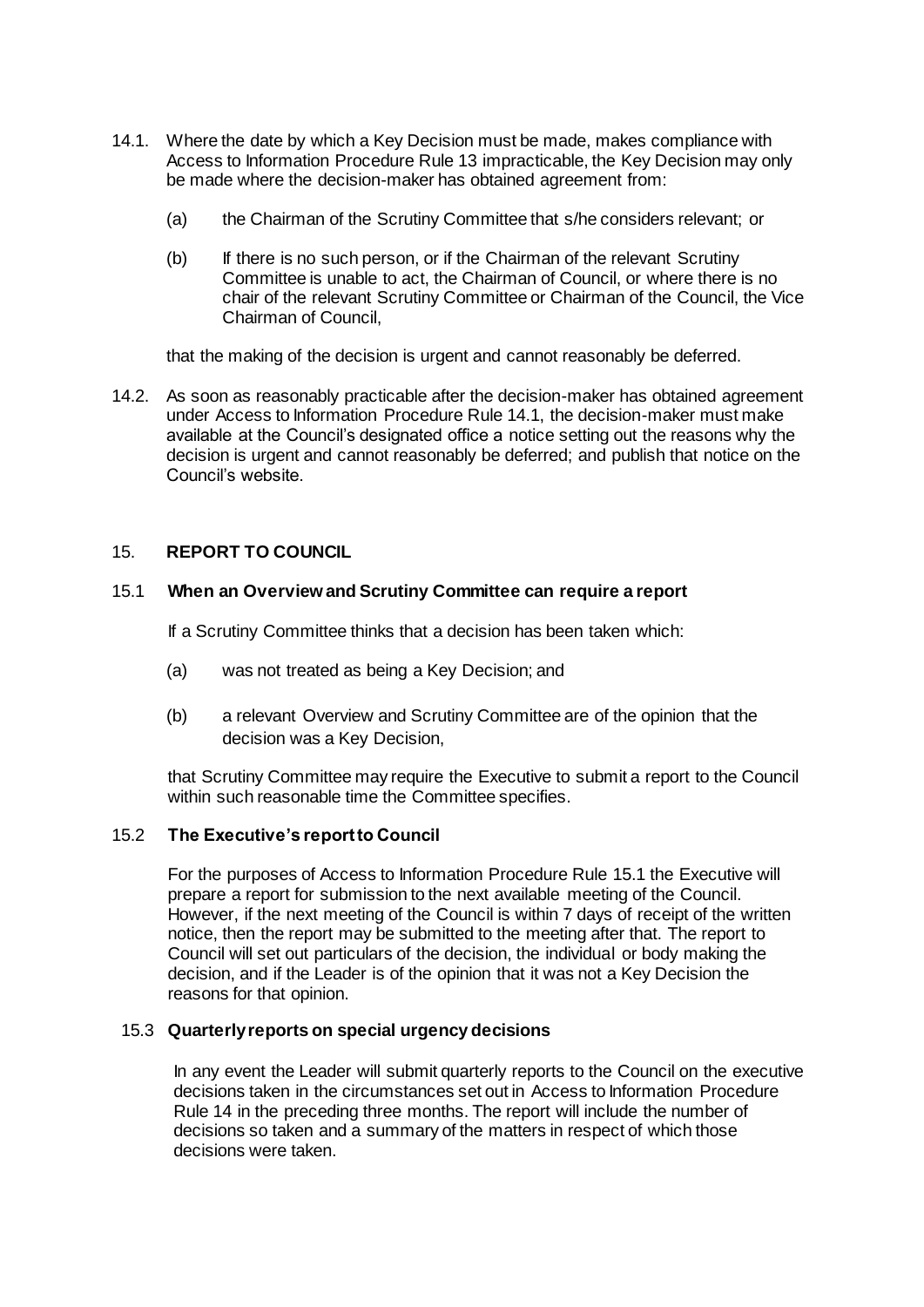# 16. **RECORD OF DECISIONS**

As soon as reasonably practicable after any meeting of the Executive or an Executive Committee, the Proper Officer or, if the Proper Officer was not present, the person presiding at the meeting, will produce a record of every decision taken at that meeting The record will include:

- (a) a record of the decision including the date it was made;
- (b) a record of the reasons for the decision;
- (c) details of any alternative options considered and rejected by the decisionmaking body at the meeting at which the decision was made;
- (d) a record of any conflict of interest relating to the matter decided which is declared by any member of the decision-making body which made the decision; and
- (e) in respect of any declared conflict of interest, a note of dispensation granted by the relevant local authority's head of paid service

#### . 17. **PROCEDURES PRIOR TO AN EXECUTIVE BRIEFING**

- 17.1. An Executive Briefing means any meeting or part of a meeting of the Executive or an Executive Committee at which members of the public are to be excluded in accordance with Access to Information Procedure Rule 9.
- 17.2. At least 28 clear days prior to any Executive Briefing, the Proper Officer shall publish Notice of the Executive's intention to hold an Executive Briefing, together with a statement of reasons why.
- 17.3. At least five clear days prior to any Executive Briefing, the Proper Officer shall publish a further Notice on the agenda for the meeting and the Council's website confirming the Executive's intention to hold an Executive Briefing, a statement of the reasons and details of any representations received by the Council as to why the meeting should be held in public and the Executive's response to those representations.
- 17.4. Where the date by which a meeting must be held makes compliance with Access to Information Procedure Rules 17.2 and 17.3 impracticable, the Executive Briefing may still be held where the Proper Officer has obtained the agreement from:
	- (a) the chairman of the relevant Scrutiny Committee; or
	- (b) If there is no such person, or if the chairman of the relevant Scrutiny Committee is unable to act, the Chairman of Council, or where there is no chair of the relevant Scrutiny Committee or Chairman of the Council, the Vice Chairman,

# 18. **NOTICE OF AN EXECUTIVE MEETING OR EXECUTIVE BRIEFING**

Members of the Executive or its committees will be entitled to receive five clear days' notice of a meeting to which they are summoned, unless the meeting is convened at shorter notice as a matter of urgency.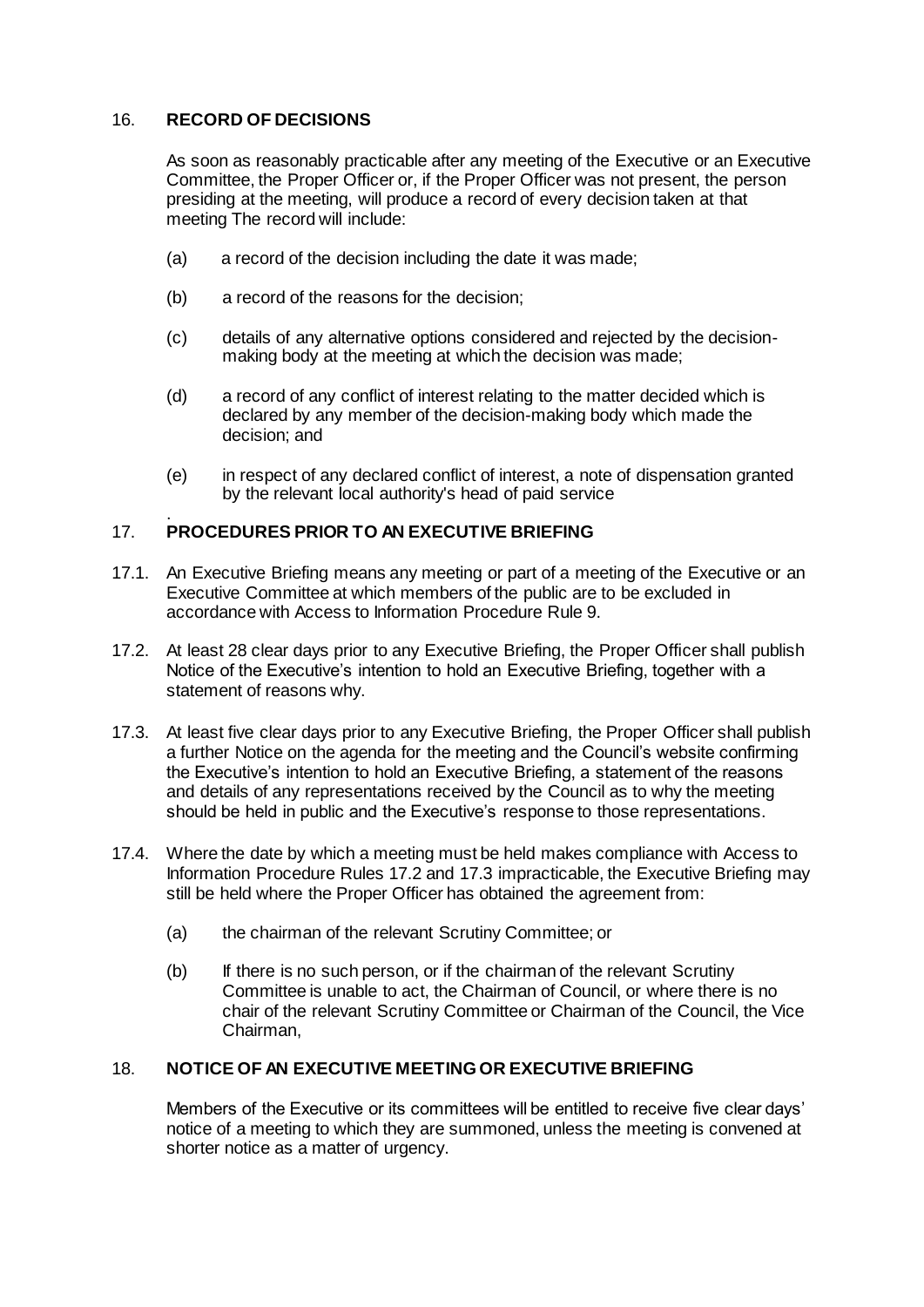# 19. **ATTENDANCE AT AN EXECUTIVE COMMITTEE OR EXECUTIVE BRIEFING**

- 19.1. All Members of the Executive will be given notice of all meetings of an Executive Committee, whether or not they are Members of that committee.
- 19.2. All Members of the Executive are entitled to attend meeting of any Executive Committee.
- 19.3. Members other than Executive Members will not be entitled to attend an Executive Briefing.
- 19.4. The Head of the Paid Service, the Chief Financial Officer and the Monitoring Officer, and their nominees are entitled to attend any meeting of the Executive, any Executive Briefing and any Executive Committee.
- 19.5. The Executive may not meet unless the Proper Officer has been given reasonable notice that a meeting is to take place.
- 19.6. An Executive Briefing meeting may only take place in the presence of the Proper Officer or his/her nominee with responsibility for recording and publicising the decisions.

#### 20. **DECISIONS BY INDIVIDUAL MEMBERS OF THE EXECUTIVE**

#### 20.1. **Reports intended to be taken into account.**

Where an individual Member of the Executive receives a report which s/he intends to take into account in making any Key Decision, then s/he will not normally make the decision until at least five clear days after receipt of that report.

# 20.2. **Record of individual decision**.

As soon as reasonably practicable after an Executive decision has been taken by an individual Member of the Executive s/he will prepare, or instruct the Proper Officer to prepare, a record of the decision, a statement of the reasons for it and any alternative options considered and rejected.

#### 21. **OVERVIEW COMMITTEES' AND SCRUTINY COMMITTEES' ACCESS TO DOCUMENTS**

# 21.1. **Rights to copies**

Subject to Access to Information Procedure Rule 21.3 below, Overview Committees and Scrutiny Committees (and their sub-committees) will be entitled to copies of any document which is in the possession or control of the Executive (or its committees) and which contains material relating to:

- (a) any business transacted at a public or Executive Briefing or its committees; or
- (b) any decision taken by an individual Member of the Executive; or